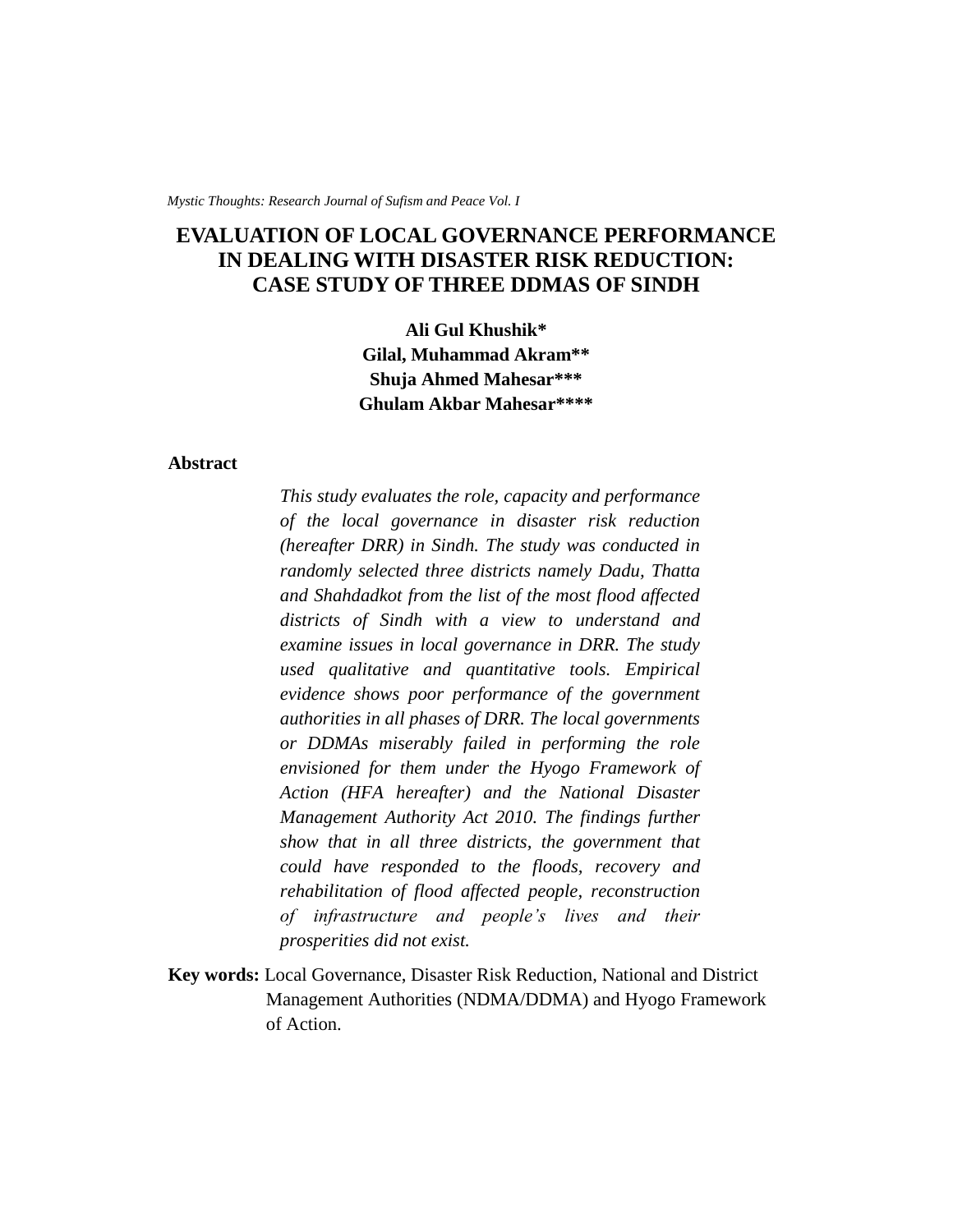# **1. Introduction**

The Indus River overflowed due to heavy monsoon rains in 2010-2011, flooded 78 of 141 districts, and affected 18 to 20 million people in Pakistan. The floods were so severe and massive that they raise the number of flood affected people from 1.5 million to 18 million people over all of whom 14 million were vulnerable and required urgent assistance (OXFAM, 2010/2011). During the heavy rains, almost 2000 people died and 2964 people were injured. The flood tore down bridges, destroyed roads, submerged markets, flattened public buildings, wiped out electricity stations and devastated 2.4 million hectares of cultivatable land. Over 1.6 million homes, 430 health facilities and an estimated 10,000 schools were either damaged or destroyed.

The phenomenon of repeated disasters has unfolded the issue of local governance in disaster risk reduction.<sup>1</sup> The local governance/district governments' role has been more pronounced in the disaster prone areas of Sindh in the wake of the recent floods. But the issue is, how far the district governments are capable, sensitized and equipped to play their expected roles in DRR. Understanding of the DDMAs in local context is important because these are the lowest tiers and grassroots units in the disaster risk reduction governance in Pakistan. These institutions are important because they have direct connection with local communities and are responsible to build among others the disaster risk reduction capacities of the local communities. However, these institutions are weak because they have not been accepted as one of the district level departments with separate budget and staff. There are also overlapping of roles and responsibilities of all tiers of governance of DRR, no clear role and responsibility of the line departments at district level and absence f local governance system appropriate to implement the guidelines enshrined in National Disaster Management Act,  $2010<sup>2</sup>$ 

 $\overline{a}$ 

<sup>&</sup>lt;sup>1</sup> For further details on Local Government Act 2013, see UNDP http://www.pk.undp.org/content/pakistan/en/home/library/hiv\_aids/development-advocatepakistan/local-government-acts-2013-and-province-local-government-relatio.html

<sup>2</sup> Financial and administrative powers vested with national and provincial authorities while execution of DRR plans are carried out by district authorities.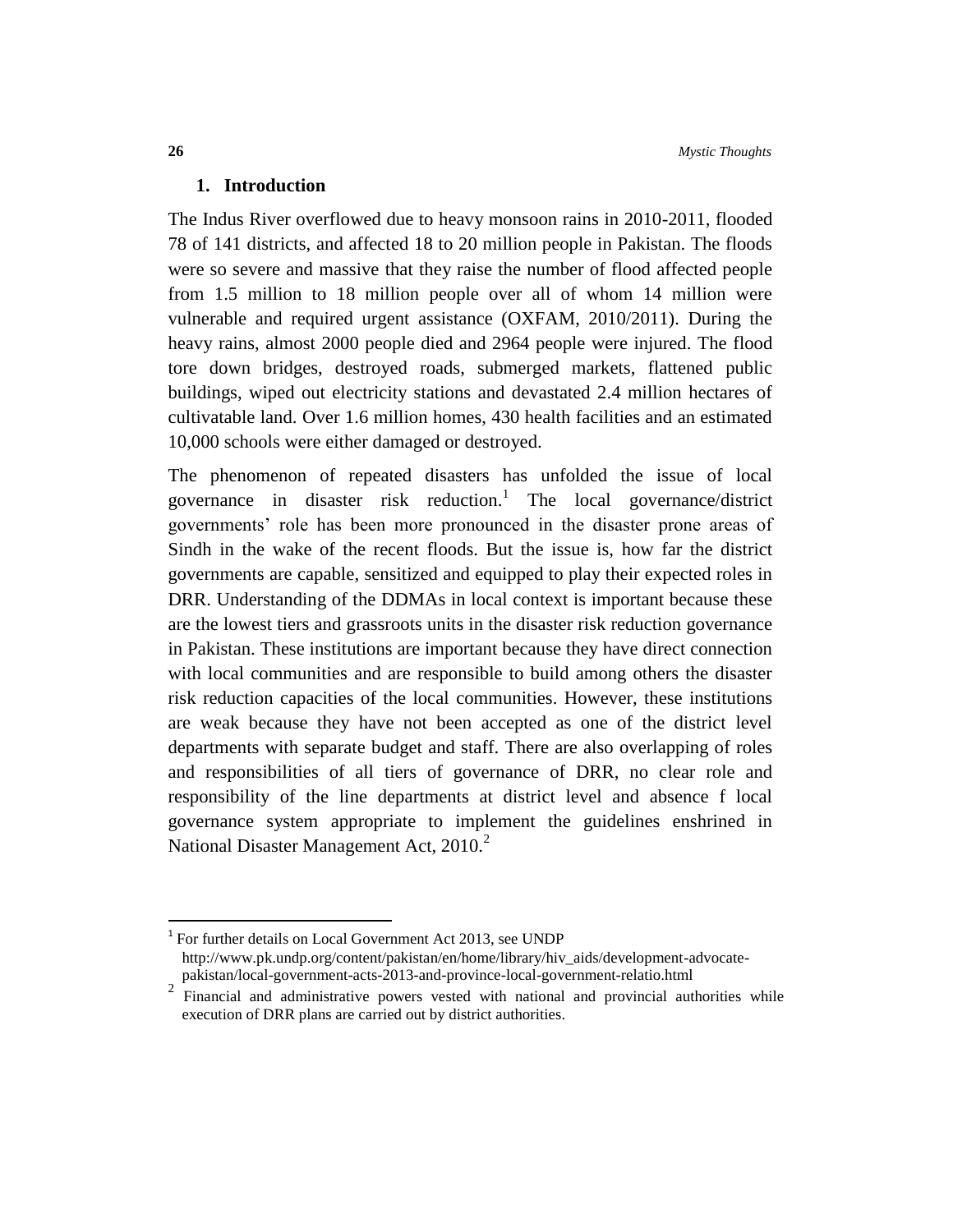The present study was conducted in three districts of Sindh namely Dadu, Thatta and Shahdadkot. The objective of the paper was to evaluate the performance of district government in dealing with 2010 and 2011 floods. Both qualitative and qualitative tools were employed for conducting the study. Qualitative tools consisted of key Informant Interviews (KII hereafter), Focused Group Discussion (FGDs hereafter) and individual Interviews. One KII was conducted with officials of District Coordination Office and Health, Education and Social Welfare departments in all three districts. Similarly four FGDs were conducted in each of the three districts with the flood affected villagers. Civil society opinion was gauged by conducting informal interviews with NGO workers in each district.

The results indicate poor performance of the government authorities in all phases of DDR. The local governments or DDMAs were unable to play their role as envisioned for them under the Hyogo Framework of Action (HFA hereafter) and the National Disaster Management Authority Act 2010. Hence, we conclude that in all three district, the government did not exist that could have prepared itself to respond to the floods, recovery and rehabilitation of flood affected people, reconstruction of infrastructure and people's lives and their prosperities.

The rest of the paper proceeds as: Section 2 discusses HFA and in section 3 research methodology is outlined. Findings of the study are given in section 4 which include: role of NGOs, INGOs and other institutions in section 4.1, community response regarding disaster governance and management in section 4.2, losses in floods in 4.3, early information/warning and training and disaster preparedness in section 4.4 and 4.5 respectively. Conclusive analysis of the finding is provided in section 5 and section 6 provides policy recommendations.

# **2. Hyogo Framework of Action**

The United Nations convened second World Conference on DRR in Kobe, Hyogo Japan in 2005. In the conference, HFA 2005-2015 was adopted by 168 countries. The HFA dealt with Building the Resilience of Nations and Communities prone to Disasters (see UN, 2015 for women's role in disaster risk reduction). It shifted focus from post disaster response to a more comprehensive approach that also included prevention and preparedness measures (World Metrological Organization). The HFA was adopted just a few weeks after the Indian Ocean Tsunami. It is a comprehensive plan describes and details the work required from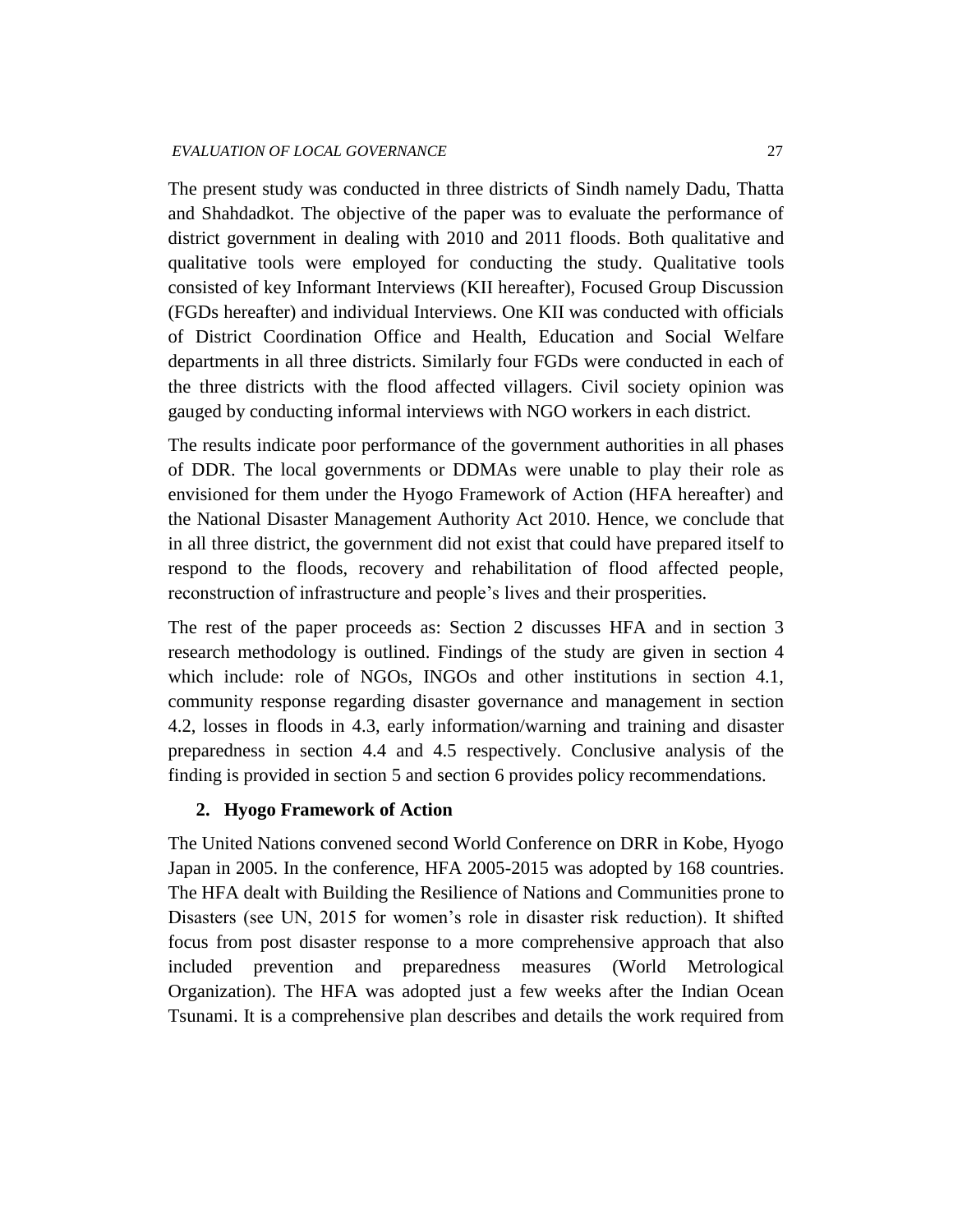all stakeholders to minimize disaster losses. The HFA emphasizes the importance of government, international agencies, disaster experts and many other actors in reducing disaster risk and brings them in a common system of coordination. It outlines five priorities for action<sup>3</sup> and offers guiding principles and practical means for achieving disaster resilience. Its goal is to substantially reduce disaster losses by 2015 by building the resilience of nations and communities to disasters. It aims at ensuring reduction of loss of lives and social, economic, and environmental assets when hazards strike (UN Office for DRR). Efforts are being made globally and in different countries to fulfil the commitment made under Hyogo framework for Action (see UNISDR; The UN office for disaster risk reduction for mid-term review). Pakistan is among 168 signatories of the HFA and the National Disaster Management Authority Act (2010) is the focal point for implementing HFA guidelines. $4$ 

# **3. Research Methodology**

The study was conducted in three districts of Sindh. It utilized primary and secondary sources consisting of following qualitative and quantitative approaches:

**(a) Primary Source of Information:** It consisted of review of UN, Government and NGO reports. In addition news reports, laws, policies, plan of actions by the government and other relevant stakeholders were also reviewed.

**(b) Key Informant Interviews:** In light of the objectives of the study, a check list of topics was prepared for individual informal interviews with government officials with District Commissioner Office, Health, Education, Social Welfare departments and DDMAs. Also 5 individual informal interviews were conducted with NGO workers. They were asked about the role of District Disaster Management Authorities and help they offered local communities to cope up with disasters and hurdles they and communities faced or are facing in their support for making resilient communities. Most of the officers were unable and reluctant to share documents and financial statements related to emergency activities in their respective districts.

 $\overline{a}$ 

 $3$  (1) Ensure that disaster risk reduction is a national and a local priority with a strong institutional basis for implementation. (2) Identify, assess and monitor disaster risk Kamber Shahdadkot and enhance early warning. (3) Use knowledge, innovation and education to build a culture of safety and resilience at all levels. 4) Reduce the underlying risk factors. 5) Strengthen disaster preparedness for effective response at all levels.

<sup>4</sup> Pakistan has been submitting progress reports regularly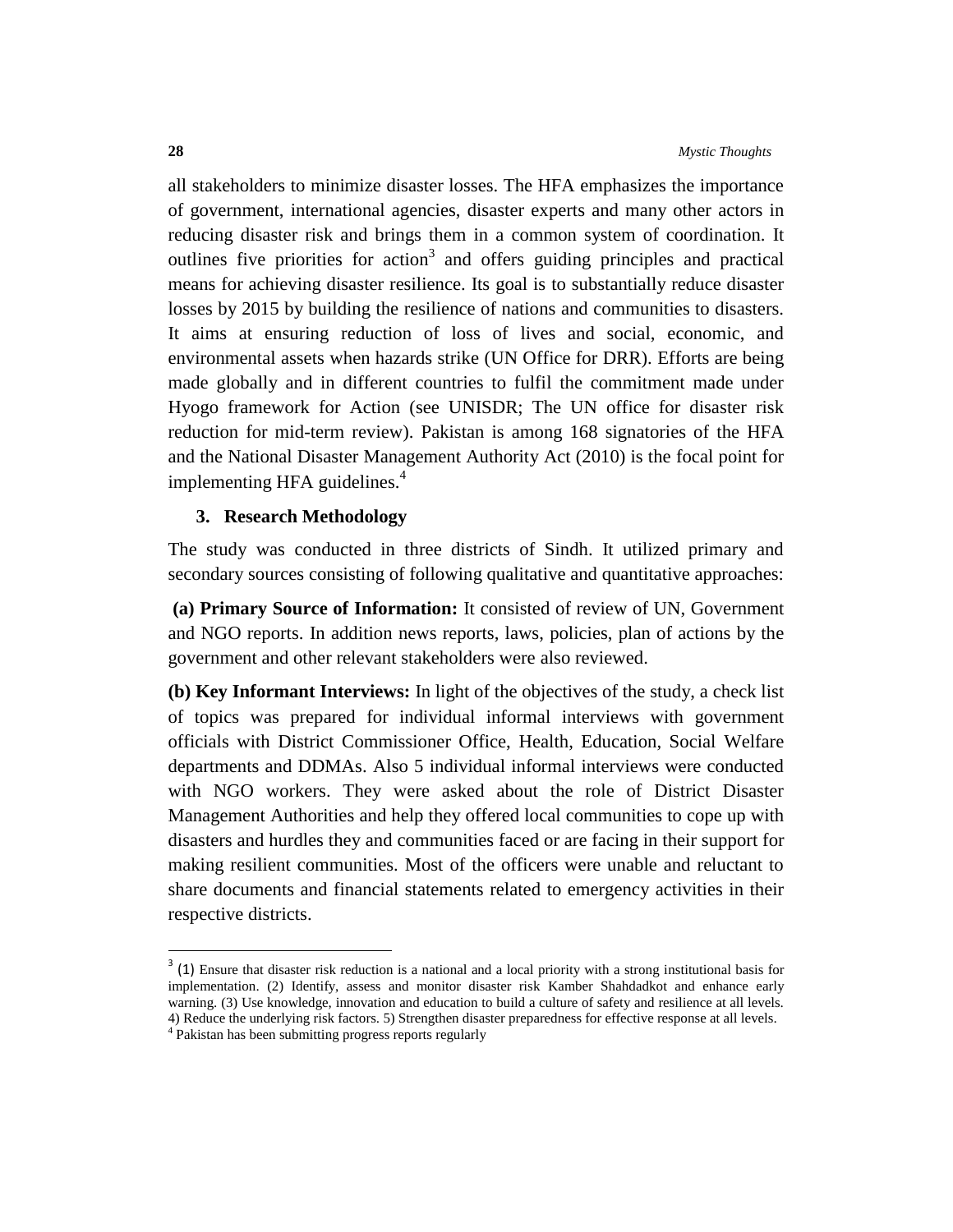**(c) Focus Group discussions:** About four FGDs were held in each district with communities that faced 2010 and 2011 floods. The local NGOs were requested to gather the communities for this purpose. In each group about 9 to 15 community people (male and female) participated. Semi controlled group discussions were held and participants were asked about the role of government department and NGOs pre, post and during the flood in their areas.

# **4. Findings**

Literature review reveals that along with National Disaster Management Act 2010, there are various other national and provincial laws that also govern matters pertaining to disasters such as ERRA Act 2011, the Punjab Emergency Service Act 2006, the Local Governance Ordinance 2001, the National Calamities Act 1958 and Civil Defense Act 1952. In view of many acts dealing with disasters, there is acute need of harmonization of all these laws.

The empirical evidence further show that most of the NGOs working in the target districts were not satisfied with the Act's generic form. The Act does not make specific directions or orders for vulnerable groups such as children and women who greatly depend on male adults and are greatly affected in disaster like situations. Furthermore, Sindh Government restored old commissonerate system in 2011. Under this system, all administrative powers at district level rest with deputy commissioner office (Under NDMA 2010, DCO is simply the member of DDMAs). The DCO is neither local nor stays longer in the area and is often transferred in a year or two. Given the additional task of DRR, the DCOs in the target areas have done little to lead and coordinate for community based sustainable DRR programming, as was shared by the NGOs members. Since the transfer of powers and more financial support three years ago, provincial government has not diverted some of the funds at local level to convert virtual dysfunctional DDMAs into practical and accessible institutions with strong and effective governance and management for disasters. The District Officer (DO) Social Welfare (SW) has been acting as a focal person for the DDMA Thatta since last three years. The DO SW was personally motivated to promote and strengthen the DDMA but his counterparts in rest of the two districts lacked such vision. Lack of resources also constrained the implementation of DDR policies in target districts. Furthermore, the DO SW administratively works under the DCO which also raises serious questions on his powers to implement the NDMA plans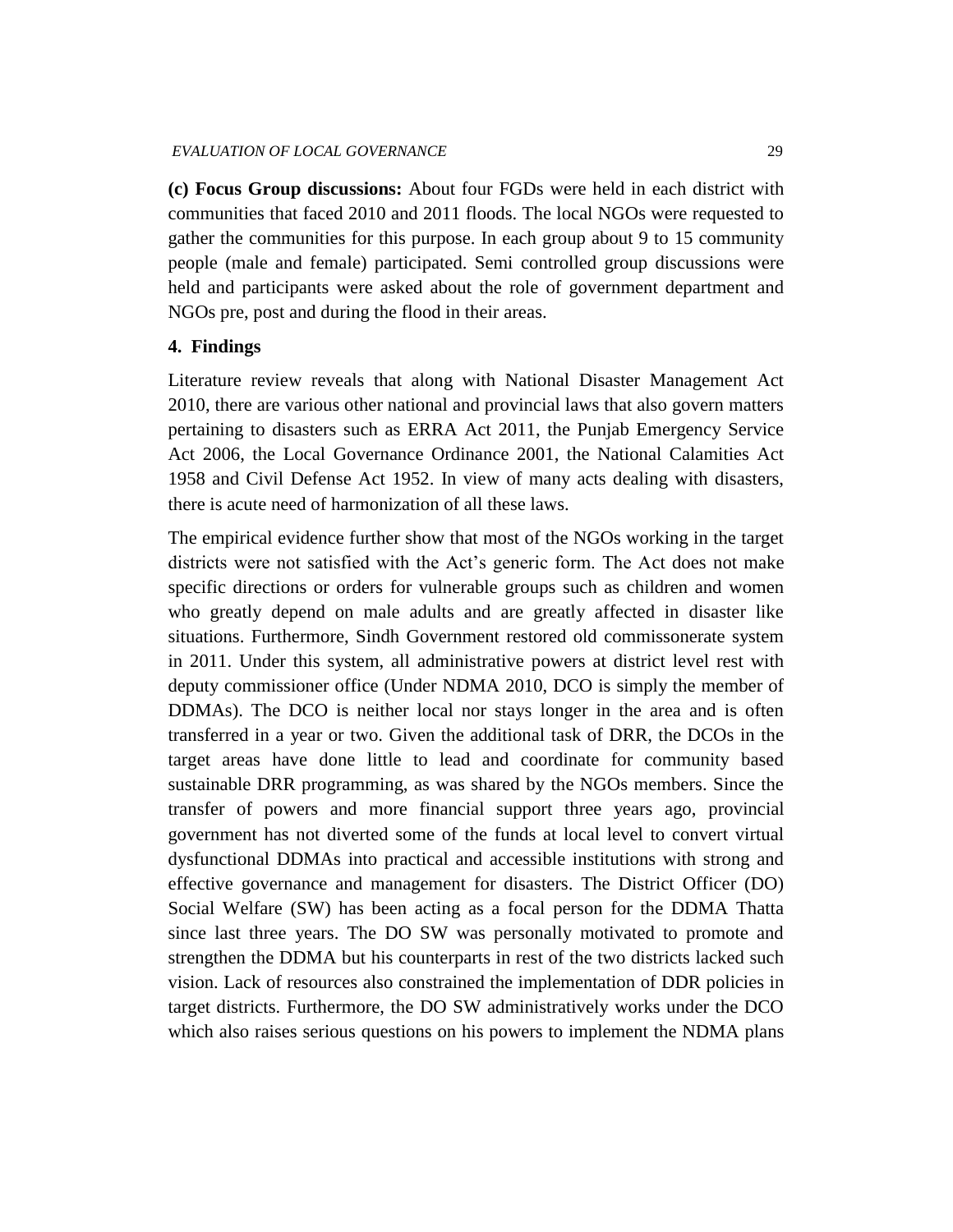and policies in respective district. Despite exposure to disaster management and flood related experience, the DO SW was totally unaware of HFA. The authorities further told that there is in place District Disaster Management Plan which has been fully implemented and updated in 2013. The district has early warning system that consist of arrangements with local FM radio, trained volunteers and Molvis to make announcement from loudspeakers. The coordination among the line departments take place through meetings which are frequently called during emergencies. DDMA can assess physical or financial losses but it lacks capacity to assess impacts of disaster on different aspects of society.

Dadu DDMA is headed by Additional Deputy Commissioner - I (ADC). Although he was aware of laws related to disaster management yet he was totally unaware of HFA. ADC-I complained that he is constrained with lack of funding and trained staff to deal with disasters properly. There is a contingency plan prepared by DCO in 2008 to deal with emergencies. The contingency plan was implemented in 2010 floods and was updated in 2012 in light of the experience gained in its implementation in 2010 floods. DDMA and DCO calls meeting of all line departments for coordination purpose. One focal person from each department is nominated to respond to disaster. Despite all this, lack of proper funds, trained and motivated staff, equipment and systems definitely posed a big challenge for the DDMA,

Like Dadu, DDMA Kamber Shahdadkot is also headed by ADC-II. He was aware of national legal framework and policies related to the DRR but had no complete knowledge and mandate of NDMA, PDMA and HFA. He was critical and disappointed about the capacity of DDMA and openly accepted its dysfunctional status. There is no separate allocated budget nor is staff and other required resources and tools to deal with disasters. Even they do not have a boat to visit stranded places in the district. Different sources that include FM Radio, drum beats and the announcements from the mosque loudspeakers are used to inform and warn people in disaster threatened areas. The district government has the capacity to assess the losses caused by disasters but no impact study has been conducted by the relevant authorities in the district. Also the DDMA has no capacity to record, analyze, summarize, disseminate and exchange statistical information and data on hazard mapping, disaster risks, impacts and losses. Further, the district government has taken steps to address food insecurity issue in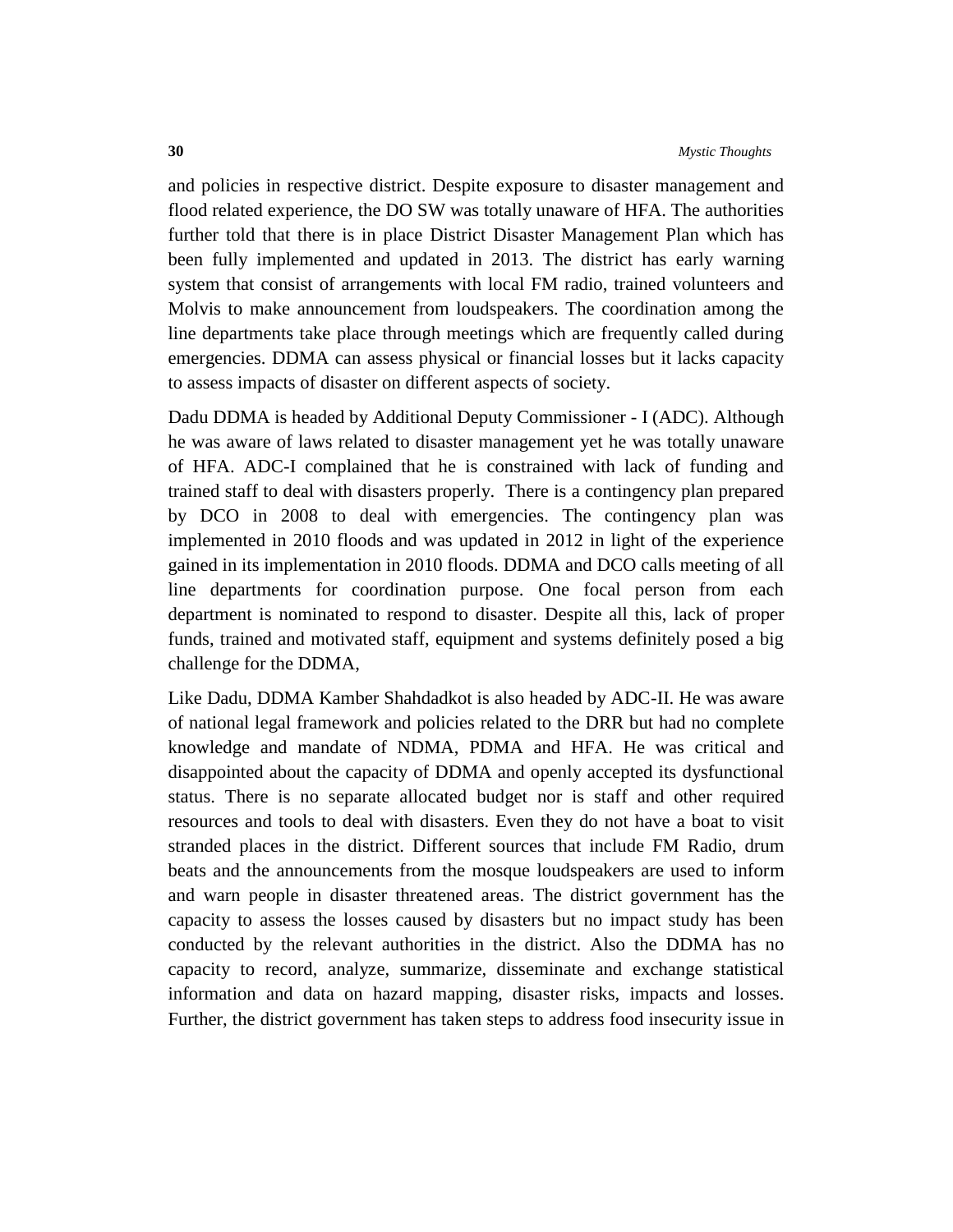the district. There is an absence of mechanism that could address most disaster vulnerable sections of the society. There are no post disaster recovery centres that could mitigate the psychological damage of vulnerable populations, particularly children, in the last floods/rains. No measures for the recovery and rehabilitation of flood affected people have been taken by DDMA and district government. Even the DDMA head did not know the number of the families/persons who had been provided food, shelter in this district. The NGOs played vital role in flood affected areas in terms of relief and support during and after the disaster. The officials openly admitted incapacity of district government to deal with the disasters. It has neither funds, nor trained staff, equipment nor technical capacity.

None of the officials in all three districts provided documents about the amount allocated for emergency related activities. Even the officials did not know the funds required by their respective departments to support response, recovery and preparedness measures. However, both Thatta and Kamber Shahdadkot officials have enough stop at disposal to deal with emergencies provided they were supplied with logistics and other resources including medicines and equipment. Health departments of both districts also involved local communities to organize medical camps in the affected areas.

### **4.1 Role of NGOs, INGOs and other institutions**

Various NGOs, INGOs and UN agencies were working in collaboration with the district health, social welfare and education departments. Most of the work was done in clusters/groups. They supported these departments in setting up medical camps, books, provided WASH facilities and tent cities, nutrition, child protection issues mainly. They also supported in establishing temporary learning centres, child protection centres and recreation spaces. Though the most of the officials in line departments of the target district could not differentiate between NGOs and INGOs yet they appreciated the role of non government organization in the recovery and rehabilitation of flood affected people. Further, most of the officials of line departments in target districts were not satisfied with the role of business community in post flood activities. Villagers also appreciated the role NGOs played in all phases of 2010 floods.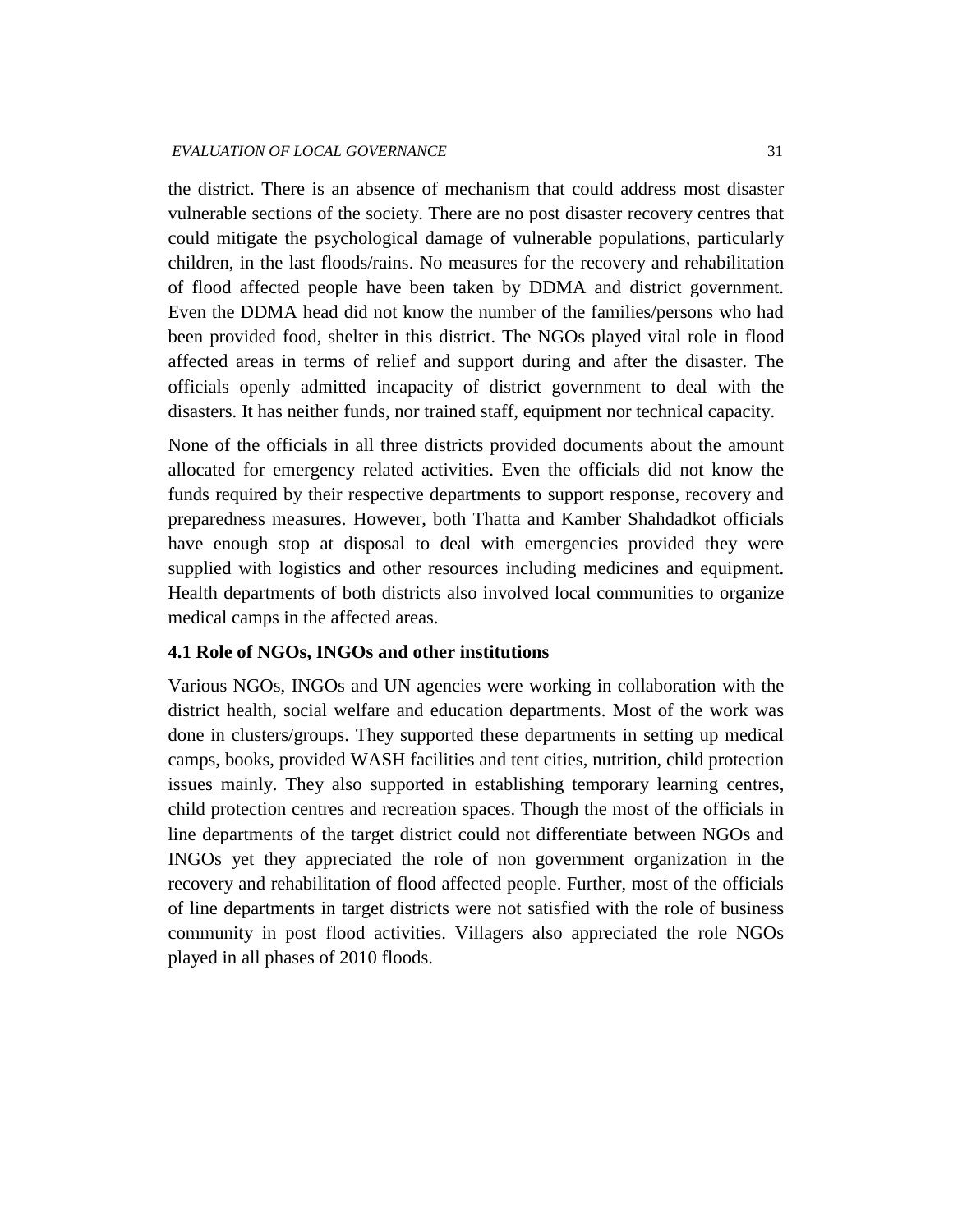#### **4.2 Community Response Regarding Disaster Governance and Management**

Majority of the FGDs participants were critical about the government's support and role during and after the floods in 2010. They told that government did not provide any kind of support to flood affected people. The government provided only financial support worth Rs. 60,000 each in three installments through Watan Card to most of the flood affected families. However, the villagers were quite unhappy as the losses were far greater than the financial support government provided to them. The participants also told that government officials were rude and non-cooperative as well.

# **4.3 Losses in the Floods**

The FGD participants in all three districts told that 2010 floods brought them irreparable losses. Most of the villagers had lost their homes, livestock, crops and other valuable belongings. The livelihoods were also affected badly. In most of the villages schools, roads, irrigation canals and lands were severely damaged but were not repaired till the time of the FGDs. However, at some places schools had started functioning.

### **4.4 Early Information/Warning and Training**

Majority of the FGD participants told that they were not warned by the officials to vacate villages for safer places. In few instances, officials did told the villagers about the approaching disaster and told them to move for safer places. Yet they were neither given any support to vacate the village, nor were guided what to do in face of upcoming emergency, and where to go. The government or NGOs did not train them to protect themselves from floods, earthquakes and fires. The villagers helped each other and dealt with disasters on their own.

#### **4.5 Disaster Preparedness**

Most of the villagers told they are trained to protect themselves from emergencies. They have skills required to protect themselves and help other villagers during disasters. Many of the villagers in Thatta and Dadu had no disaster plan for their villages but they had trained village committees to deal with emergencies. Even the villagers do not have phone numbers of relevant district authorities to call for help during emergencies. The villagers do not know about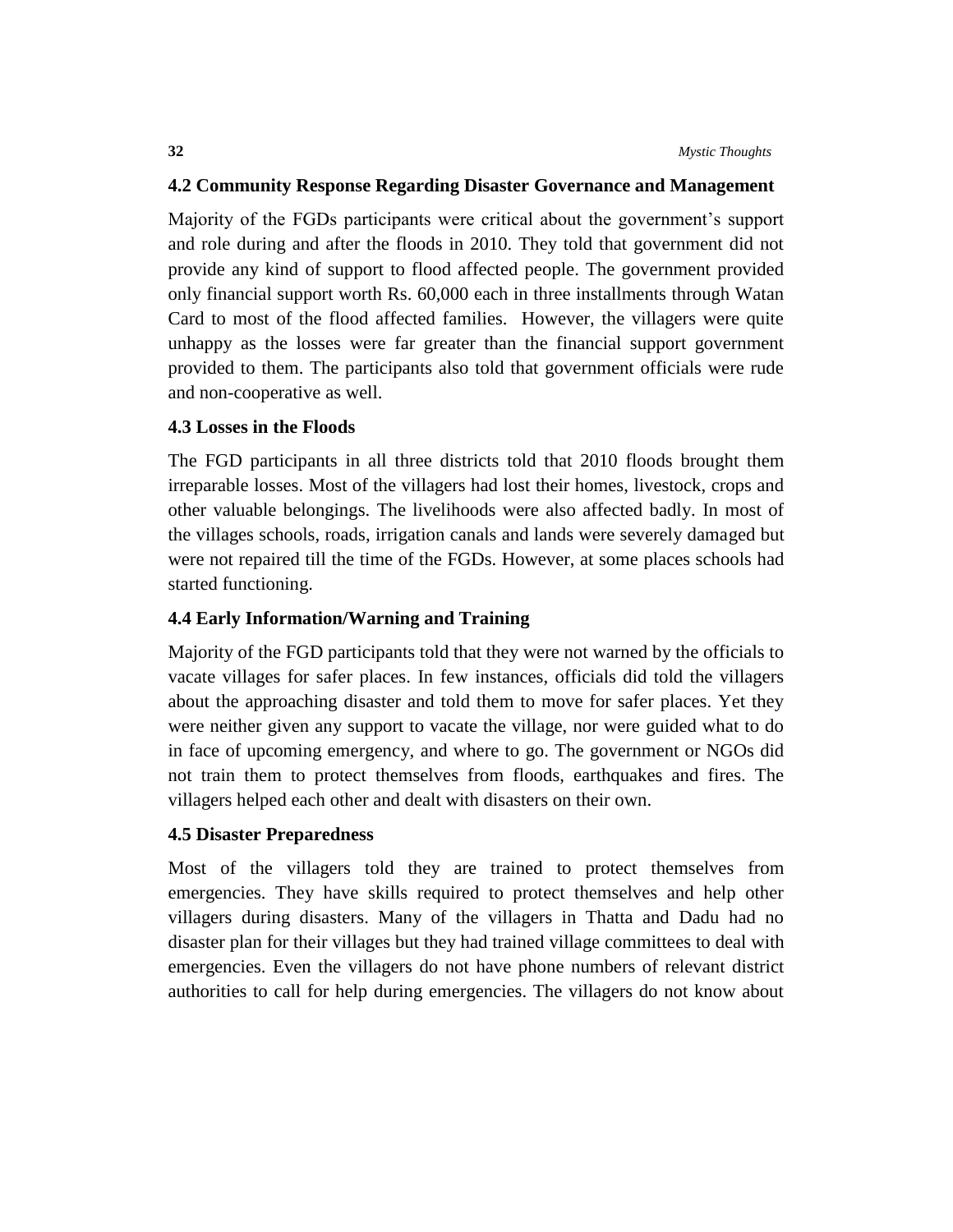DDMA nor do they know about any focal persons to communicate with in emergencies.

### **5. Conclusive analysis**

 $\overline{a}$ 

The dream of resilient communities and minimum (or no) loss of lives and properties is viable only if the systems, structures and institutions are in place at local/district level. The DDMA- a formal institution established under the National Disaster Management Authority Act 2010- at district level can have direct and effective coordination and relationship with vulnerable communities and groups but the DDMA yet has not been able to emerge as an institution that could deliver as given in Section 19 and 20 of the Act of 2010, and as envisaged under the HFA nor there are DRR systems and structures in place. In Pakistan, DRR is not priority of the government; hence there is no investment at local level.

The findings show that the performance of the government authorities in all phases of DRR was extremely poor as is envisioned under the HFA and the National Disaster Management Authority Act 2010. The governments departments responsible to deal with disasters and emergencies were plagued with weaknesses. The villagers' views about the performance of DDMAs during the emergencies further supported this proposition. The villagers told that there were little serious efforts to strengthen the DDMAs at local and district level through which effective DRR governance and resilient communities could be created. In all three districts, governance that could have done activities related to preparedness before the floods, responding to the floods, recovery and rehabilitation of flood affected people and reconstruction of infrastructure and people's properties and their livelihoods did not exist.<sup>5</sup>

The Act can be fully implemented and translated into reality only if PDMA transferred funds to DDMAs who are real implementer of the Act at grassroots level and creator of resilient communities. The results indicate that the dream of resilient and independent communities is far away because independent and fully financed DDMAs have not yet been established.

<sup>5</sup> The National Disaster Management Authority Act 2010 defines the disaster management (governance) a complete disaster spectrum that includes preparedness, response and rehabilitation; and reconstruction.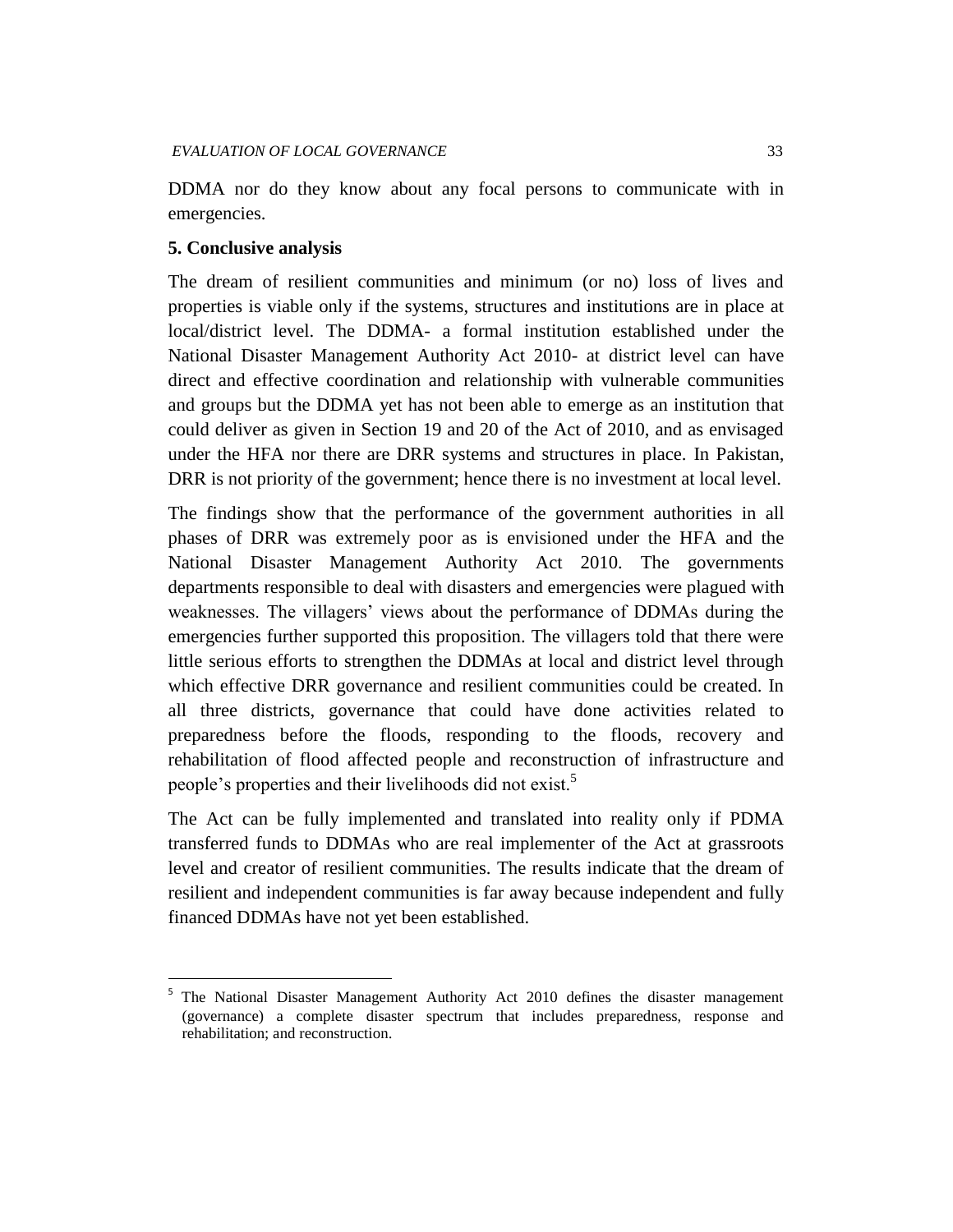All DDMAs have prepared district disaster management plan. Similarly all the relevant departments of target districts have their own plans made part of the district disaster management plan. Yet the officials did not know anything about such plans and even they were not updated once prepared.

Majority of the officials' interviewed were aware about the term DDMA, PDMA and NDMA and the relevant laws and bodies at national and provincial level that dealt with DRR. However, they lacked complete understanding of those laws and powers and functions of each institution under NDMA Act 2010. They were also unaware of HFA. The lower staff was also totally unaware about laws, policies, plans and institutional arrangements for DDR which is not a positive sign. The lower staff is not transferred quite often, keeps history of every activity; therefore, investment in them was required. All officials shared that there were no allocated emergency/DDR funds to support, response and preparedness measures. In emergency situation DCO manages and gets funds from PDMA and provincial governments. The process of obtaining funds from the provincial government is slow and the funds are insufficient. However, at the time of emergency each department spends from its own allocated funds on DRR activities. Some of the officials claimed they warn the communities through different methods which include local/FM radio, drum beating and announcements from mosque loudspeakers. Despite that most of the officials did not know about any early warning system and measures. Most of the officials regretted to share that they do not have any Departmental Contingency Plans in their respective departments.

The performance of officials in nine villages of target district was extremely poor. The officials' attitude towards villagers was inhuman when they contacted them for help during emergencies. The affected villagers in the target districts were not informed by the authorities to vacate villages for safer places. In some villages, authorities did inform the villagers to move for safer places yet they were not provided transport to carry their luggage and other belongings.

Every DDMA is responsible to ensure that it has food security measures at the time of emergency or after it, so that flood affected people mainly poor households may not suffer diseases that kill minors and women because of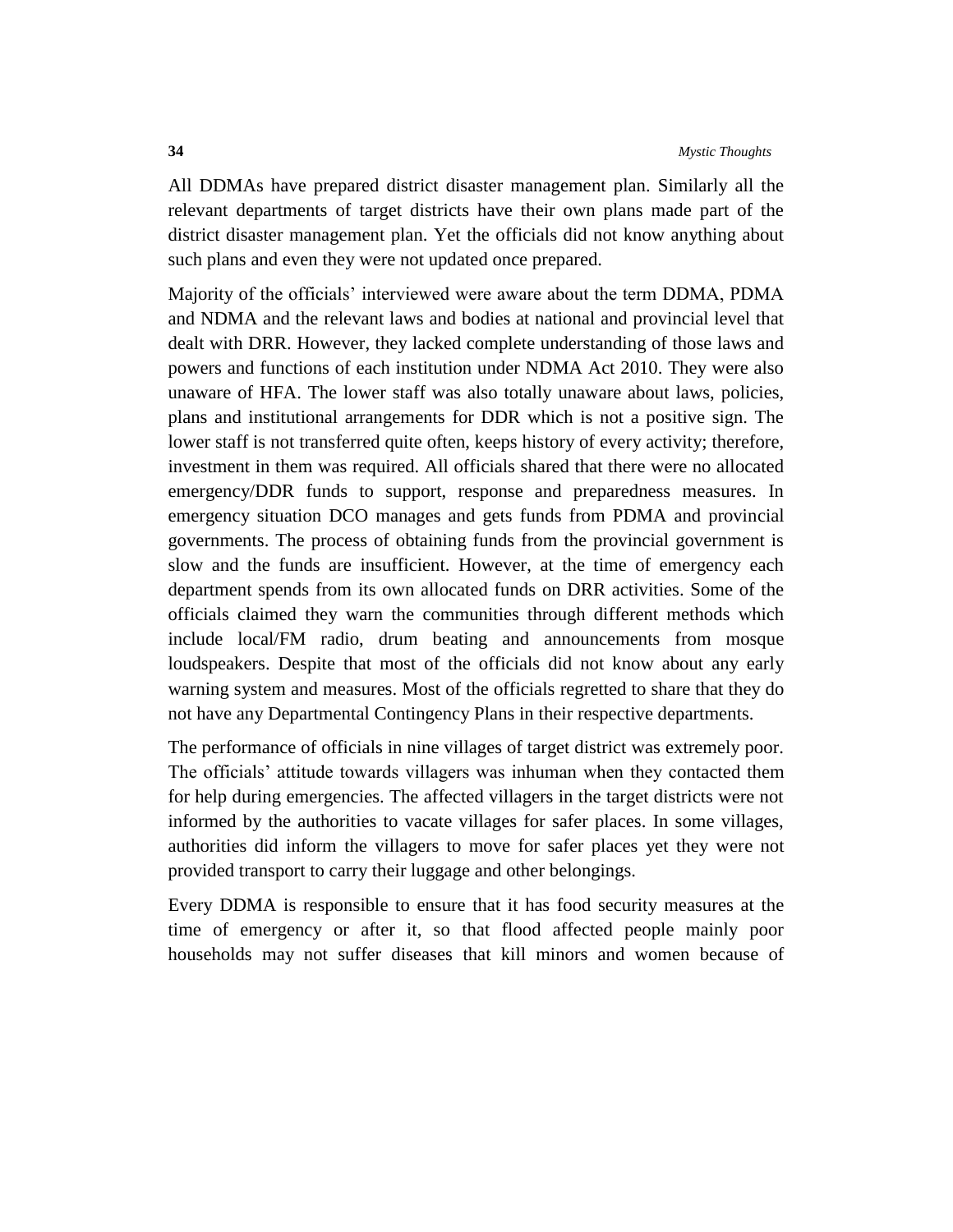#### *EVALUATION OF LOCAL GOVERNANCE* 35

malnourishment.<sup>6</sup> Given poverty, it can safely be said that the number of malnutrition children and women must have increased during disasters. Despite that, DDMAs did not address this issue seriously during the recent floods.

Provincial government instead of DDMAs or district governments provided funds to flood affected people to construct their houses. The funds were provided through Watan Card Scheme. Some families were provided Rs 60000 and some Rs 40000 which were insufficient to construct even simple houses. Most of the villagers believe that they lost everything due to absence of government protection and system in place. The villagers spent most of the funds on food to survive in grim economic conditions when everything had flown away with water and land was not ready to cultivate for months. Even the installment process under the Watan Card Scheme was extremely unpleasant and humiliating. The villagers recommended that government should provide transport, food, tents and medical support for avoiding loss of life during disasters. Restoration of infrastructure has remained a big issue which the district governments in the target districts have not been able to address.

The role of NGOs and INGOs during and after the floods was appreciated by the villagers. At some places, villagers received funds for constructing houses. However, most of the NGOs and INGOs support came in the form of ration, cash, trainings, winterization kits, poultry sets and goats. At some places, NGOs role was criticized because they provided more support to influential of the areas, and deprived poor people from their rights.

In disaster preparedness, the role of NGOs was commendable. NGOs trained people in early evacuation, and disaster preparedness. Except few villages, there were no village committees to deal with DRR and there was total absence of community disaster plans. A great majority of the villagers showed concerns that they want to have contact numbers of people with whom they could contact in time of emergency.

# **7. Policy Recommendations**

 $\overline{a}$ 

<sup>6</sup> Dawn (2013), 'Malnutrition causes 35pc of child deaths in Pakistan' at http://www.dawn.com/news/1037448/malnutrition-causes-35pc-of-child-deaths-in-pakistan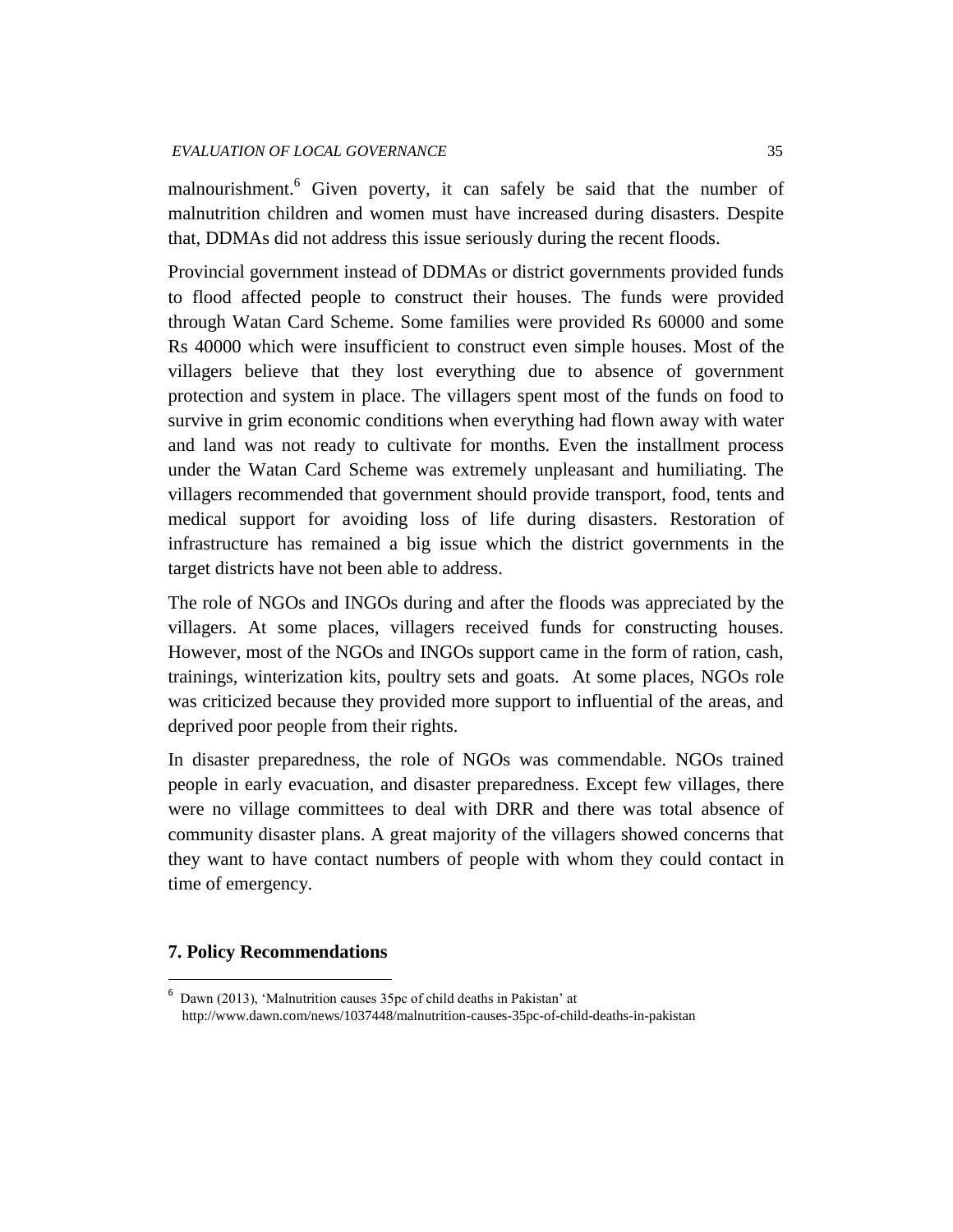An independent DDMA fully equipped with trained people and autonomous in implementing the guidelines as envisaged under HFA and NDMA Act (2010) should be established

Adequate funds and ample human resources should be provided to DDMA to effectively work with other line departments and assess the possible risk and threats looming around. DDMA should be given separate offices instead of virtual department run by a nominee of the DCO on ad hoc.

DDMA should realize the role of other stakeholders and coordinate with them. The DDMA should have a capacity stock and profile of all such stakeholders and regular coordination meetings be conducted so that all stakeholders are on board and on the same pitch.

The role of local communities in DDR related interventions and initiatives be realized. The Disaster Management Plans should be developed with strong consultation of the communities and indigenous wisdom should make part of such plans. In addition to district management plans, the DDMA must ensure the village development plans are also prepared and the village committees are formed, sensitized, trained and equipped to deal with any disasters.

# **References**

- National Disaster Management Authority (2007), District Disaster Risk Management Planning: Guidelines [http://www.pdma.gov.pk/documents/District\\_Planning\\_Guidelines.pdf](http://www.pdma.gov.pk/documents/District_Planning_Guidelines.pdf) Retrieved on 02/01/2015
- OXFAM (2010/2011) Pakistan floods progress report July 2010/July 2011 [http://www.oxfam.org.hk/filemgr/1615/pakistanprogressreport\\_english\\_fo](http://www.oxfam.org.hk/filemgr/1615/pakistanprogressreport_english_forweb_jh.pdf) [rweb\\_jh.pdf](http://www.oxfam.org.hk/filemgr/1615/pakistanprogressreport_english_forweb_jh.pdf) Retrieved on 09/01/2015
- The Dawn News (2013) [www.dawnnews.com](http://www.dawnnews.com/)
- The United Nations Office for Disaster Risk Reduction at <http://www.unisdr.org/we/inform/publications/1037> Retrieved on 22/12/2014
- UNIDSR: The United Nations Office for Disaster Risk Reduction: Hyogo framework for Action 2005-2015 mid-term review